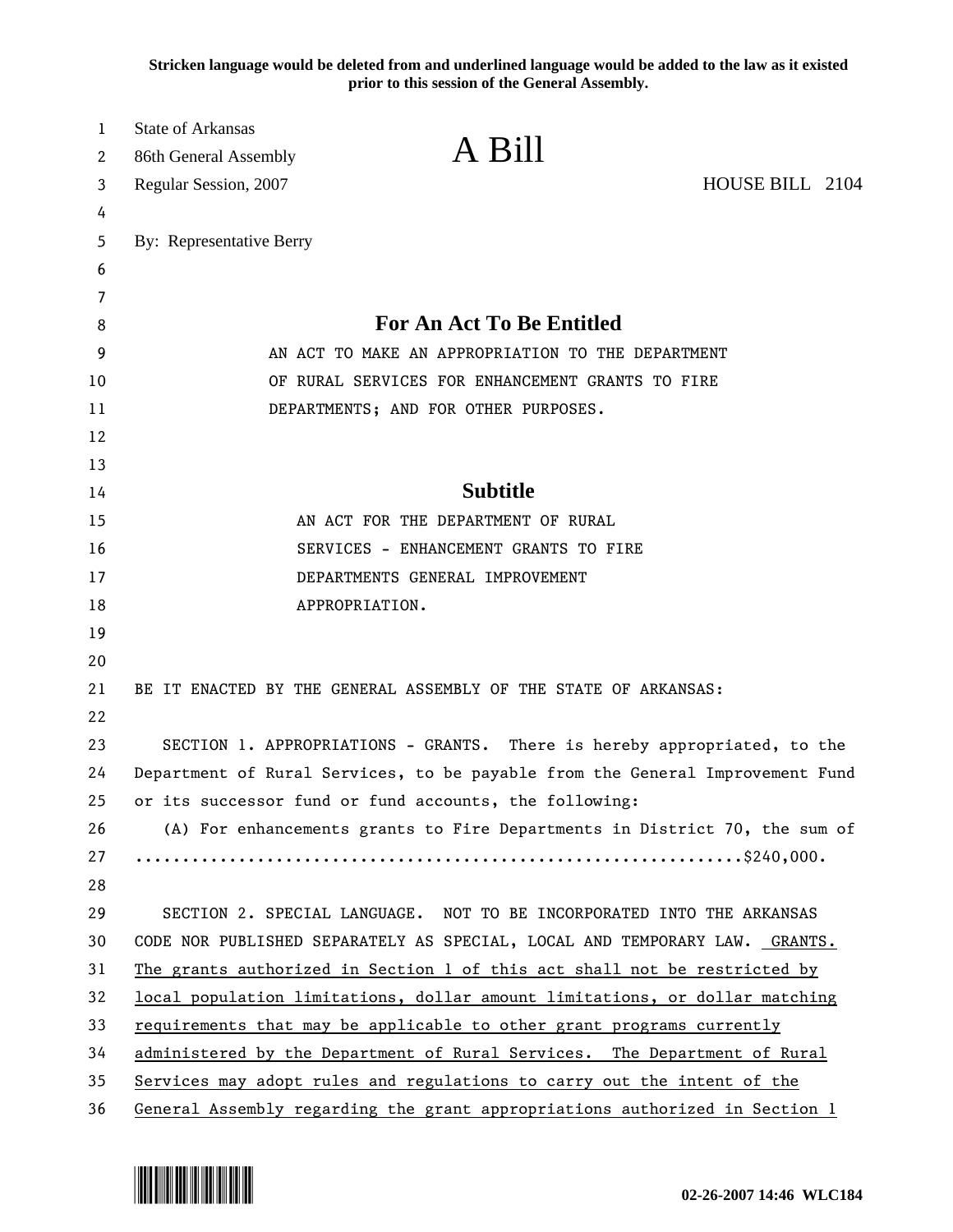1 of this Act.

## 2 The provisions of this section shall be in effect only from July 1, 2007 3 through June 30, 2009.

4

5 SECTION 3. DISBURSEMENT CONTROLS. (A) No contract may be awarded nor 6 obligations otherwise incurred in relation to the project or projects 7 described herein in excess of the State Treasury funds actually available 8 therefor as provided by law. Provided, however, that institutions and 9 agencies listed herein shall have the authority to accept and use grants and 10 donations including Federal funds, and to use its unobligated cash income or 11 funds, or both available to it, for the purpose of supplementing the State 12 Treasury funds for financing the entire costs of the project or projects 13 enumerated herein. Provided further, that the appropriations and funds 14 otherwise provided by the General Assembly for Maintenance and General 15 Operations of the agency or institutions receiving appropriation herein shall 16 not be used for any of the purposes as appropriated in this act.

17 (B) The restrictions of any applicable provisions of the State Purchasing 18 Law, the General Accounting and Budgetary Procedures Law, the Revenue 19 Stabilization Law and any other applicable fiscal control laws of this State 20 and regulations promulgated by the Department of Finance and Administration, 21 as authorized by law, shall be strictly complied with in disbursement of any 22 funds provided by this act unless specifically provided otherwise by law. 23

24 SECTION 4. LEGISLATIVE INTENT. It is the intent of the General Assembly 25 that any funds disbursed under the authority of the appropriations contained 26 in this act shall be in compliance with the stated reasons for which this act 27 was adopted, as evidenced by the Agency Requests, Executive Recommendations 28 and Legislative Recommendations contained in the budget manuals prepared by 29 the Department of Finance and Administration, letters, or summarized oral 30 testimony in the official minutes of the Arkansas Legislative Council or 31 Joint Budget Committee which relate to its passage and adoption.

32

33 SECTION 5. EMERGENCY CLAUSE. It is found and determined by the General

34 Assembly, that the Constitution of the State of Arkansas prohibits the

35 appropriation of funds for more than a two (2) year period; that the

36 effectiveness of this Act on July 1, 2007 is essential to the operation of